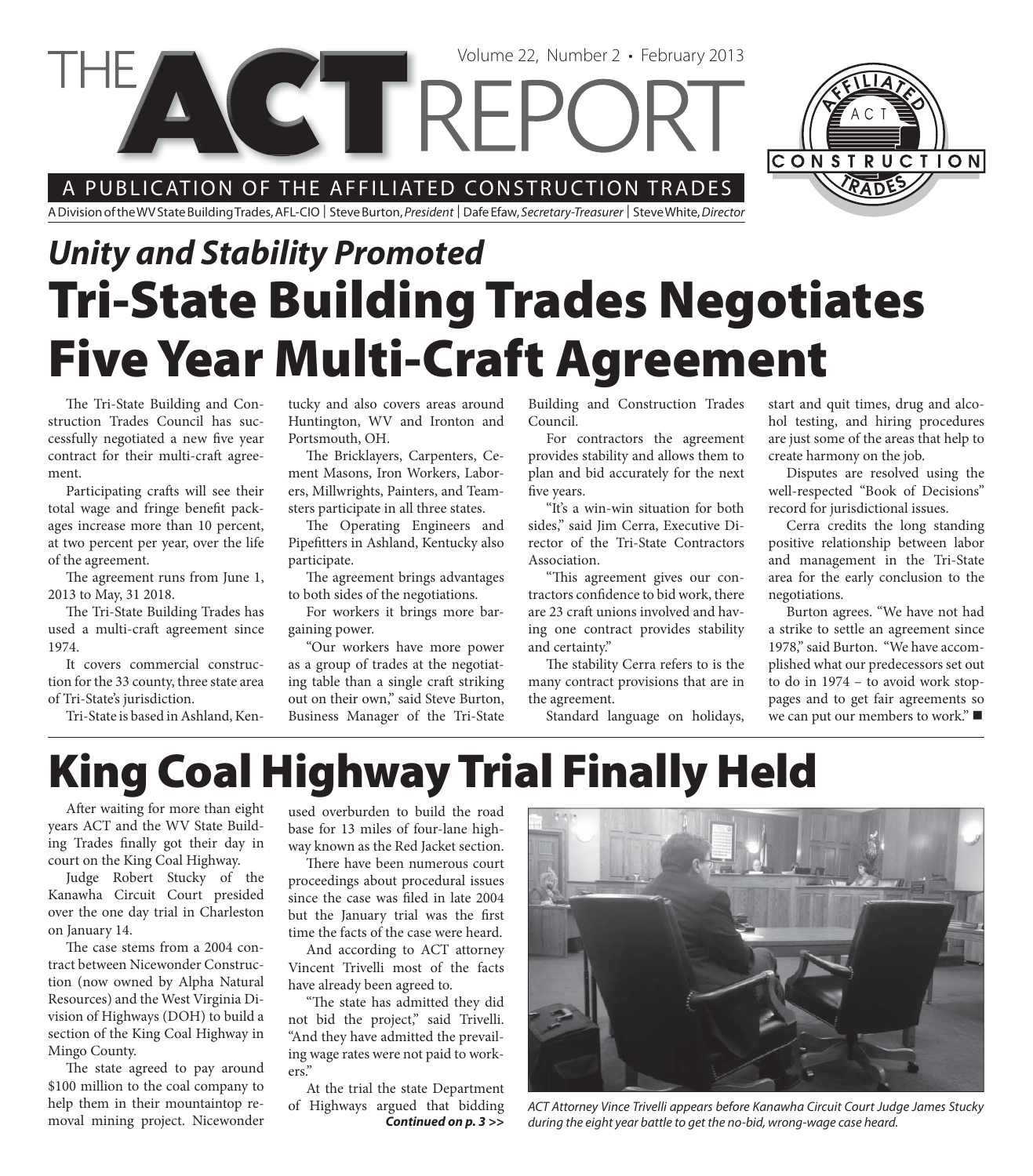#### *Public Works Safety, Bidding* **2013 Legislative Session Underway**

The 2013 Legislative Session began on Wednesday February 13.

The 60 day session was delayed for a month as is required every four years when a governor is elected.

Issues the Trades will focus on include promoting better contracting practices where public dollars are used.

That means requiring some basic safety practices at public jobs similar to what industrial companies require.

"We want contractors who bid public projects to have a workforce that at least has taken the OSHA 10 hour construction safety classes," said Dave Efaw, Secretary-Treasurer of the WV State Building Trades.

Currently the state has no safety requirements at all.

Companies with the worst track records are able to bid projects and can win awards with the lowest price.

A recent study in Washington State concluded occupational injuries and fatalities in the construc-

tion industry cost state residents \$762 million between 2008 and 2010.

Last year in West Virginia seven construction workers died on the job. Statistics are not available as to how

many were on tax funded projects.

"Safety is good business because it is good for workers and saves taxpayers money by avoiding serious accidents on projects," said Efaw.

But the fact remains construction can be a dangerous industry.

"And it makes sense that the state be proactive," said Efaw.

"Just like industrial corporations – the state can make sure the basics in safety are covered."

Another contracting policy the Trades will promote is an end to bidshopping of sub-contractors on public projects.

During last year's legislative ses-

"Legislators need to know our members are their constituents..."

trial period.

#### **Dave Efaw**

Secretary-Treasurer WV State Building Trades

> each other which may provide more profit to the prime contractor but adds no benefit to the owner since the price has already been established.

sion a bill passed to prevent bidshopping – but only for a one year

> Without the law, once the low bid is established some companies get new sub-contractors to undercut the ones used to put the winning bid together. This leads sub-contractors to undercutting

"We want to make the law permanent so when a contractor wins a bid using a subs price, the sub gets the job," said Efaw.

This year the State Building Trades affiliates are making an effort to get more members to the capitol to learn the system and have their voices heard.

"Legislators need to know our members are their constituents and expect them to listen to their issues," said Efaw.

Efaw urges members who can make the trip to Charleston to contives.

tact their local union representa-

#### **Highland Renovates with Local Union Labor**



Members of the North Central WV Building Trades Council pose with Tom Reece (center holding hardhat) President of RC General Contractors at the new Highland Hospital in Clarksburg.

Last month RC started a \$34 million renovation project at the old United Hospital that Highland is converting into a mental health facility. The project will be done with local union construction workers.



Secretary of State Natalie Tennent leads a discussion about a proposed law to require voters to show an ID, some call it voter supres-

sion. (From Right) WV AFL- CIO Secretary Treasurer Josh Sword and Kenny Perdue, President were in attendance.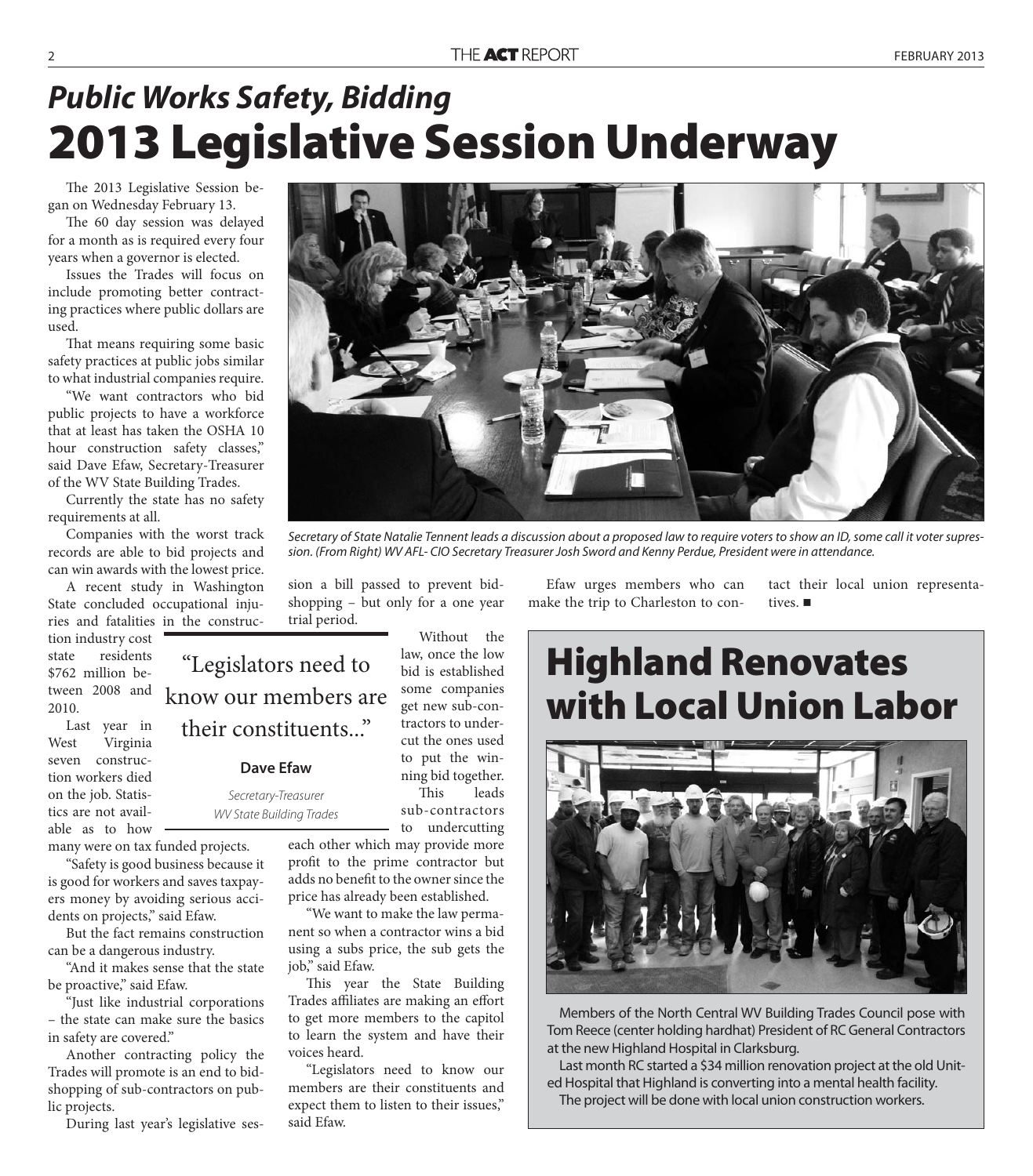## **New Class for Millwright Local 1755 Joint Apprenticeship and Training Committee** *Must Apply in Person, Have Documents*

Millwright Local #1755 Joint Apprenticeship and Training Committee is recruiting for a new class of Apprentices.

The five  $year/10,000$  hour program has paid on-the-job training as well as classroom instruction.

Included in the training are courses in mathematics, welding, a working knowledge of hand tools, power

Applicants must be at least 18 years of age, have a high school diploma or GED, satisfy the Committee they have sufficient education to take the related instruction, be physically able to perform the work of the trade and have proof of residency (i.e. drivers license or utility bill) within the jurisdiction of Local #1755, which includes the following WV coun-

| Parkersburg at 4600 Camden Ave.      |  |  |
|--------------------------------------|--|--|
| $9$ am – noon and 1:00 pm to 5:00 pm |  |  |
|                                      |  |  |
| Bridgeport at 609 Broadway           |  |  |
| $9$ am – noon and 1:00 pm to 5:00 pm |  |  |
|                                      |  |  |
| Charleston at 205A Tennessee Ave.    |  |  |
| 9 am – noon and 1:00 pm to 5:00 pm   |  |  |
|                                      |  |  |
|                                      |  |  |

tools, bench & machine tools, training in engineering principles, optical instruments, safety and blueprint reading.

Applications must be filled out at one of the following dates, times and locations ONLY and in person.

A \$10 application fee is required.

ties: Wetzel, Tyler, Pleasants, Wood, Wirt, Ritchie, Calhoun, Jackson, Roane, Monongalia, Preston, Taylor, Barbour, Harrison, Tucker, Lewis, Upshur, Gilmer, Webster, Marion, Doddridge, Mason, Putnam, Logan, Mingo, McDowell, Wyoming, Mercer, Summers, Monroe, Greenbrier,

## *King Coal Trial*

#### *Continued from Page 1*

laws did not have to be followed because bidding would have been "impossible" or "futile."

ACT's experts testified that in fact the project could have been bid and the State would have benefited from accepting bids from other contractors.

The State also argued that only projects which are bid require prevailing wage and since this project was never bid prevailing wage rates did not apply.

"Simply put, breaking one law (bidding) does not justify breaking another law (prevailing wage)." said Trivelli.

In addition the only state law the DOH could point to that would allow them to avoid state bidding and wage laws was one passed a few years ago to allow over-weight coal trucks on certain coal haul roads. However, they presented no facts at trial to support this assertion.

Nicewonder Construction did not participate in the trial perhaps because of recent discussions between Nicewonder attorneys and the trades about settling the case.

Judge Stucky is not expected to make a decision until both sides present their suggested versions of a final order on February 19.  $\blacksquare$ 

Raleigh, Fayette, Nicholas, Boone, Kanawha, Clay, Braxton, Pocahontas and Randolph; and in Ohio: Washington and Athens.

Applicants need to bring a copy of their birth certificate, school transcript, work history and (for those with Military Service) a DD214 and provide three references.

All applicants will be required to pass a qualifying math and mechanical aptitude test in order to be scheduled for an interview.

A physical examination and substance abuse test will also be required, cost to be shared equally by the applicants and selection committee.

All applicants will be considered without regard to race, color, religion, national and ethnic origin or sex.

For more information check their web site www.millwright1755.com or call  $304 - 422 - 1593$ .

Note: Postal regulations required the ACT Report to slightly modify its size. We took the opportunity to update the look.

#### **Workers Compensation Consortium Meeting**



The annual meeting of the WV Workers Compensation Consortium was held on January 23 in Charleston. The group of labor, contractor and insurance representatives continue to make progress in providing a quality union alternative for workers compensation insurance in West Virginia.

"We like the focus on safety," said Gary Tillis, Business Manager for Laborers District Council of WV and a member of the Executive Board. "And if an accident does occur our members should be getting quality care quickly,"

Six labor and six management board members oversee entry standards and overall information sharing for the program. Union Labor Life Insurance Company along with RoundStone Management and Wells Fargo Disability Management provide other insurance services.